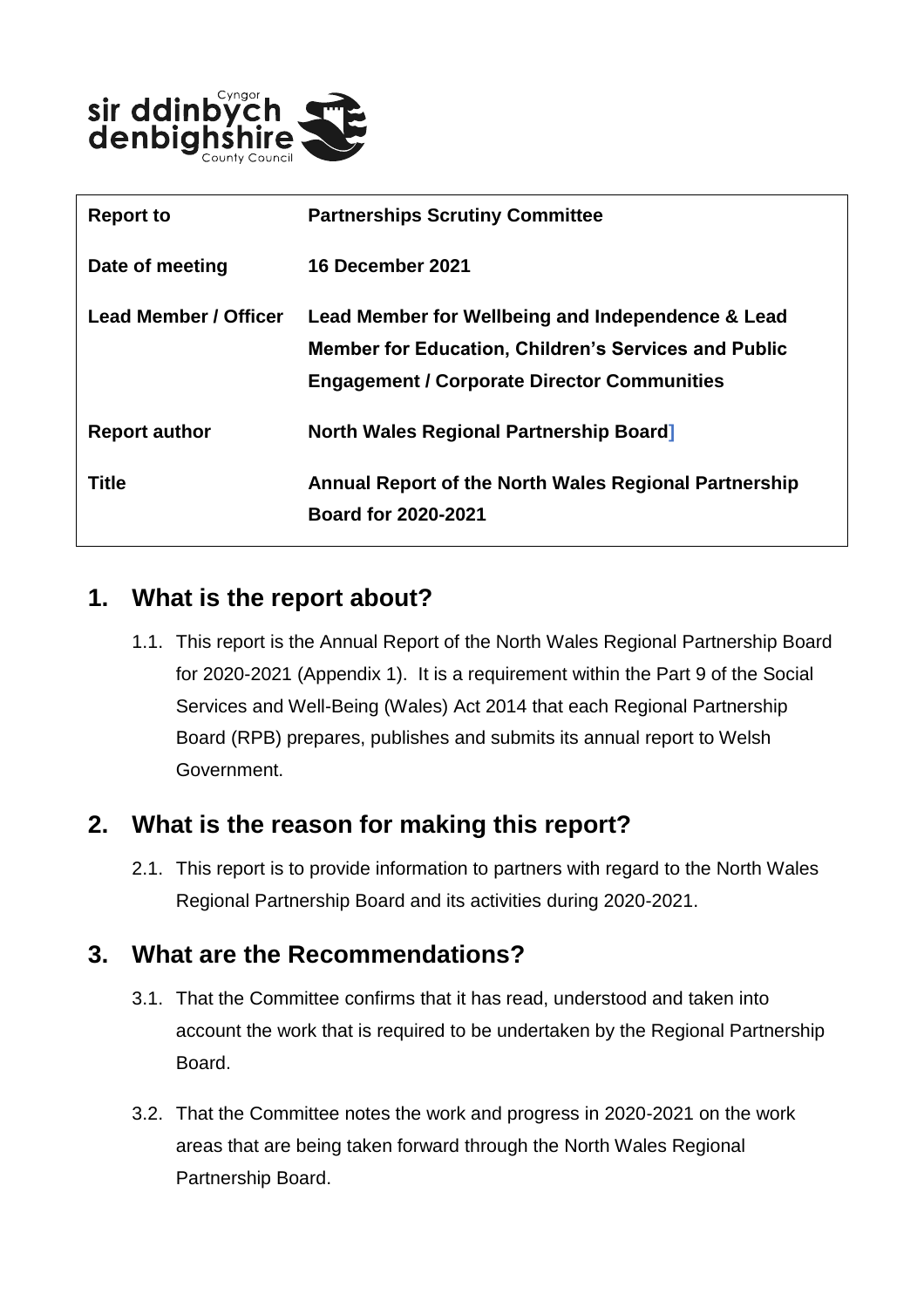## **4. Report details**

- 4.1. The Social Services and Well-Being (Wales) Act 2014 requires that each Regional Partnership Board produces and publishes an annual report on its work and submits this to Welsh Government.
- 4.2. In March 2018 the Welsh Government issued Guidance for the completion of the Regional Partnership Board Annual reports and Boards were to use this guidance for the completion of its report. The attached report contains all the information which was required to be included within that Guidance. The North Wales Regional Partnership Board report is written in a format that captures all information required. The report also includes views of a number of members of the Board.
- 4.3. The Regional Partnership Board is the Board which has been set up to meet the requirements of Part 9 of the Social Services and Well-Being (Wales) Act 2014. The Act requires that local authorities make arrangements to promote cooperation with their relevant partners and others, in relation to adults with needs for care and support, carers and children. It places a duty on relevant partners to co-operate with, and provide information to, the local authorities for the purposes of their social services functions.
- 4.4. Part 9 of the Act also provides for partnership arrangements between local authorities and Local Health Boards for the discharge of their functions. The Act also provides Welsh Government Ministers with regulation making powers in relation to formal partnership arrangements, resources for partnership arrangements (including pooled funds) and partnership boards.
- 4.5. The purpose of Part 9 of the Act is to improve outcomes and well-being of people, as well as improving the efficiency and effectiveness of service delivery. The key aims of co-operation, partnership and integration can therefore be described as:
	- To improve care and support, ensuring people have more say and control
	- To improve outcomes and health and wellbeing
	- Provide co-ordinated, person centred care and support
	- Make more effective use of resources, skills and expertise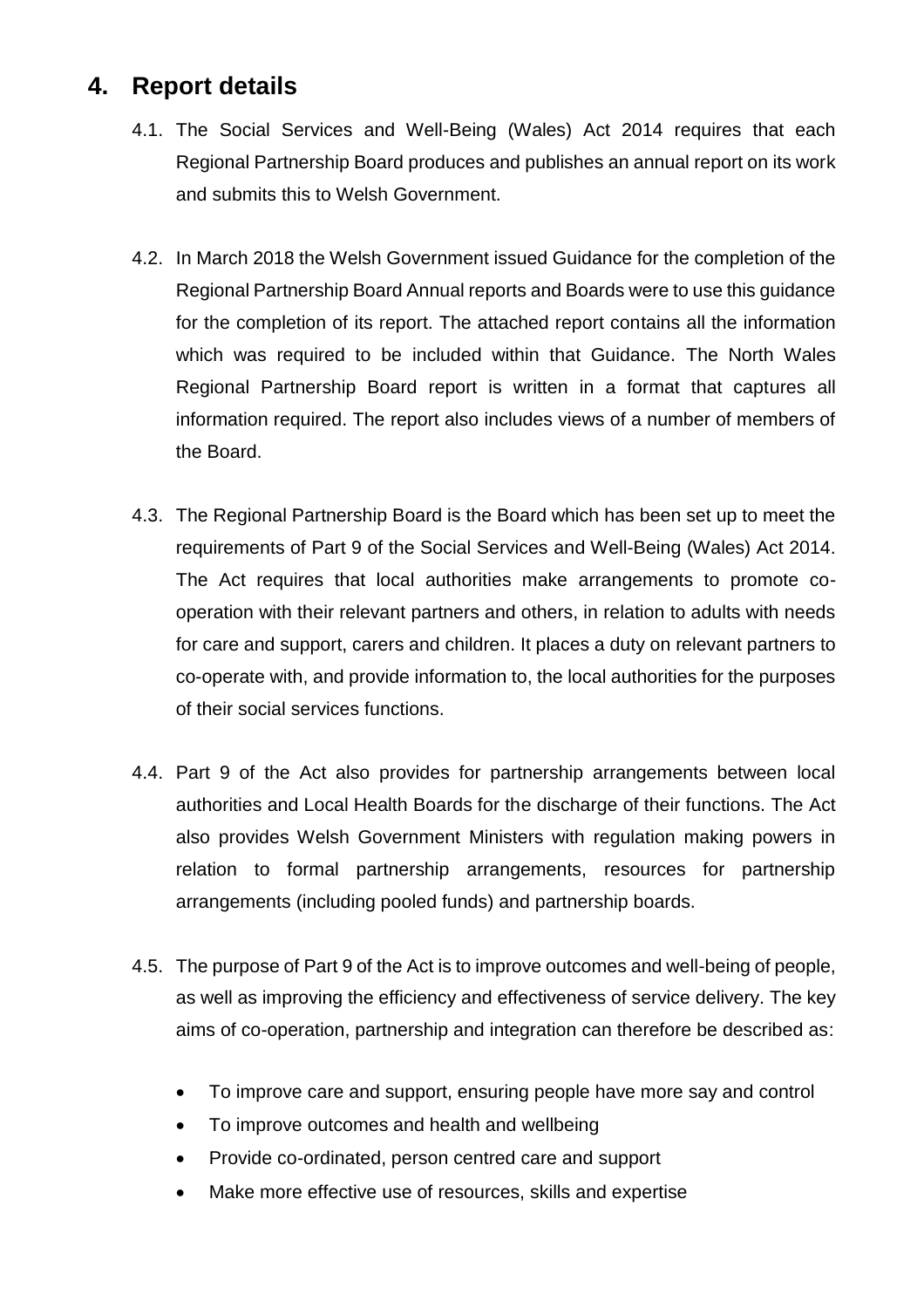- 4.6. The purpose of the Annual Report is to set out the progress that Regional Partnership Boards have made and reflects on how the Board are achieving the principles of the Social Services and Well-Being (Wales) Act 2014.
- 4.7. In January 2020, the Welsh Government (WG) published the Social Services and Well-being (Wales) Act 2014 Codes and guidance: Part 9 Statutory Guidance (Partnership Arrangements), the progress on implementing can be seen within the Annual Report.

## **5. How does the decision contribute to the Corporate Priorities?**

5.1. Working in partnership across health and social care services will help support resilient communities and also ensure a seamless service for individuals that require care and support.

# **6. What will it cost and how will it affect other services?**

- 6.1. The 6 Local Authorities in North Wales pool funding to support regional working across the region, this also funds the Regional Collaboration Team and there is a formal partnership agreement to underpin this. The costs associated with holding the Regional Partnership Board meetings is funded from this pool if no other partnership grant is available to meet the costs.
- 6.2. Through the Regional Partnership Boards Welsh Government is channelling grant funding streams such as the Integrated Care Fund (ICF), Delivering Transformation grants. Where it is possible to charge regional partnership activity to these grants this is being actioned.

## **7. What are the main conclusions of the Well-being Impact Assessment?**

7.1. No regional Well-Being Impact Assessment has been carried out for the RPB.

#### **8. What consultations have been carried out with Scrutiny and others?**

8.1. Members will be aware of the Social Services and Well-Being (Wales) Act 2014 and will have received information about Part 9 of the Act and the development of Regional Partnership Boards. There has been no formal consultation, other